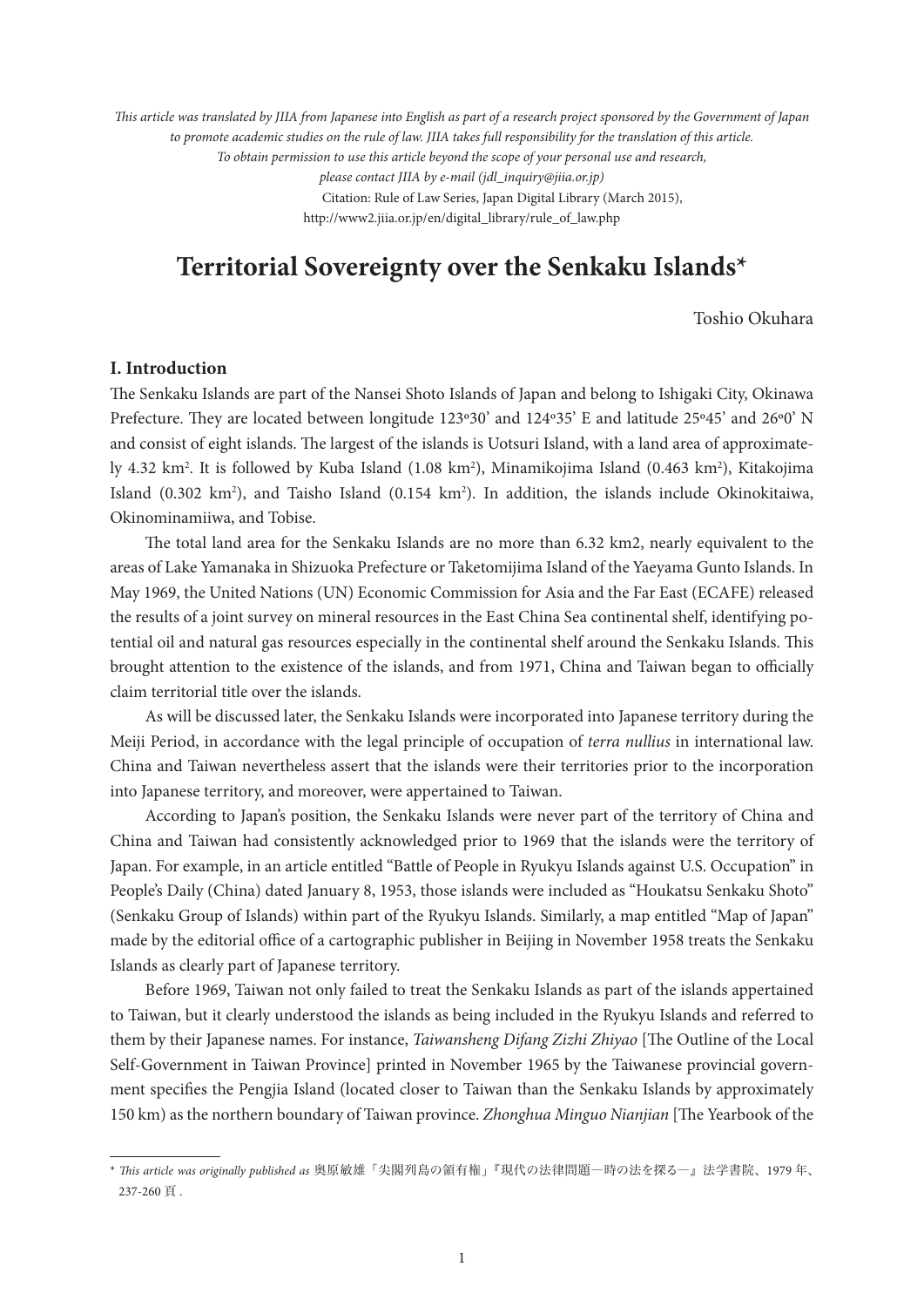Republic of China] of October 1968 also regards the Pengjia Island as northern boundary and Mianhua Island as eastern boundary of Taiwan.

In Volume 1 (East Asia Nations) of World Atlas, published in Taiwan in October 1965 by the National Defense Research Academy and the China Geological Research Institute of Taiwan, the Senkaku Islands are identified as Japanese term "Senkaku Gunto," and the names of their individual islands are listed. The Japanese name of Uotsuri Island is used for Diaoyutai, accompanied with the Japanese pronunciation in Roman letters. Kobi-sho Island and Sekibi-sho Island are listed with their respective Japanese names, Kuba Island and Taisho Island, in parentheses. The names of these two islands are in Roman letters to be able to read them by their Japanese pronunciation. Kitakojima Island and Minamikojima Island are listed as well but not accompanied with Roman letters. However, both are names given by Japan. The Senkaku Islands are marked as Senkaku Group of Islands together with its correct Japanese pronunciation, "Senkaku Gunto." In addition, a 1970 geographical science textbook for public junior high schools in the Republic of Taiwan treats the Senkaku Islands ("Senkaku Gunto" in the original map) as part of the "*Dai-Ryukyu Gunto*" [Great Ryukyu Group of Islands] and Japanese terminology is adopted, such as Uotsuri Island, Minamikojima Island, and Kitakojima Island.

Accordingly, Chinese and Taiwanese territorial claims over the Senkaku Islands not only contradict the facts above but also go against the estoppel principle of international law.

Nevertheless, so far as China and Taiwan assert title of these islands, their reasoning needs to be understood and critically examined. At the same time, it is necessary to clearly demonstrate grounds for Japan's sovereignty over the Senkaku Islands as a basis of our criticisms.

#### **II. Territorial Incorporation of the Senkaku Islands**

#### **Intention of extending sovereignty**

Japan began to show its intention of extending sovereignty over the Senkaku Islands through official maps and other means in around 1879. In March 1879, *Dai Nihon Zenzu* [The Complete Map of Great Japan] edited by Chubei Matsui was published under the Interior Ministry's censorship. In its map of the Ryukyu Islands, the location of the Senkaku Islands are almost accurately charted. Uotsuri Island is named "Wahe-san" and its nearby islands (Minamikojima, Kitakojima, and some reefs) are collectively named "Nakadaka San." Names of these islands are marked both in Japanese and Roman letters. Kuba Island and Kumeaka Island are listed in Japanese term "Koubisho" and "Takaosho" respectively but without Roman letters.

*Dai Nihon Zenzu* is an important map as it was published shortly before the enforcement of the prefectural system in Okinawa (Ryukyu Domain became Okinawa Prefecture about one month after the publication. Although the area was still called Ryukyu Domain, it was placed under the jurisdiction of the Interior Ministry from 1874. Thus, enforcement of the prefectural system to Ryukyu Domain does not affect the legal status of the islands as a territory of Japan). Maps which were published after the enforcement of the prefectural system include *Dai Nihon Fuken Kankatsu Zu* [Map of Prefectural Jurisdiction of Great Japan] of December 1879. This map is an official one edited by the Geography Bureau of the Interior Ministry. *Dai Nihon Fuken Kankatsu Zu* clearly indicates that the Senkaku Islands are comprised in the Ryukyu Islands and it marks the names besides some islands (Sekibi-sho Island, however, was not illustrated).

Subsequently, Japan repeatedly showed its intention of extending sovereignty over the Senkaku Islands. In "Map of Okinawa Prefecture" in *Dai Nihon Fuken Bunkatsu Zu* [Map of Prefectural Division of Great Japan] published by the Geography Bureau of the Interior Ministry in 1881 (revised in 1883),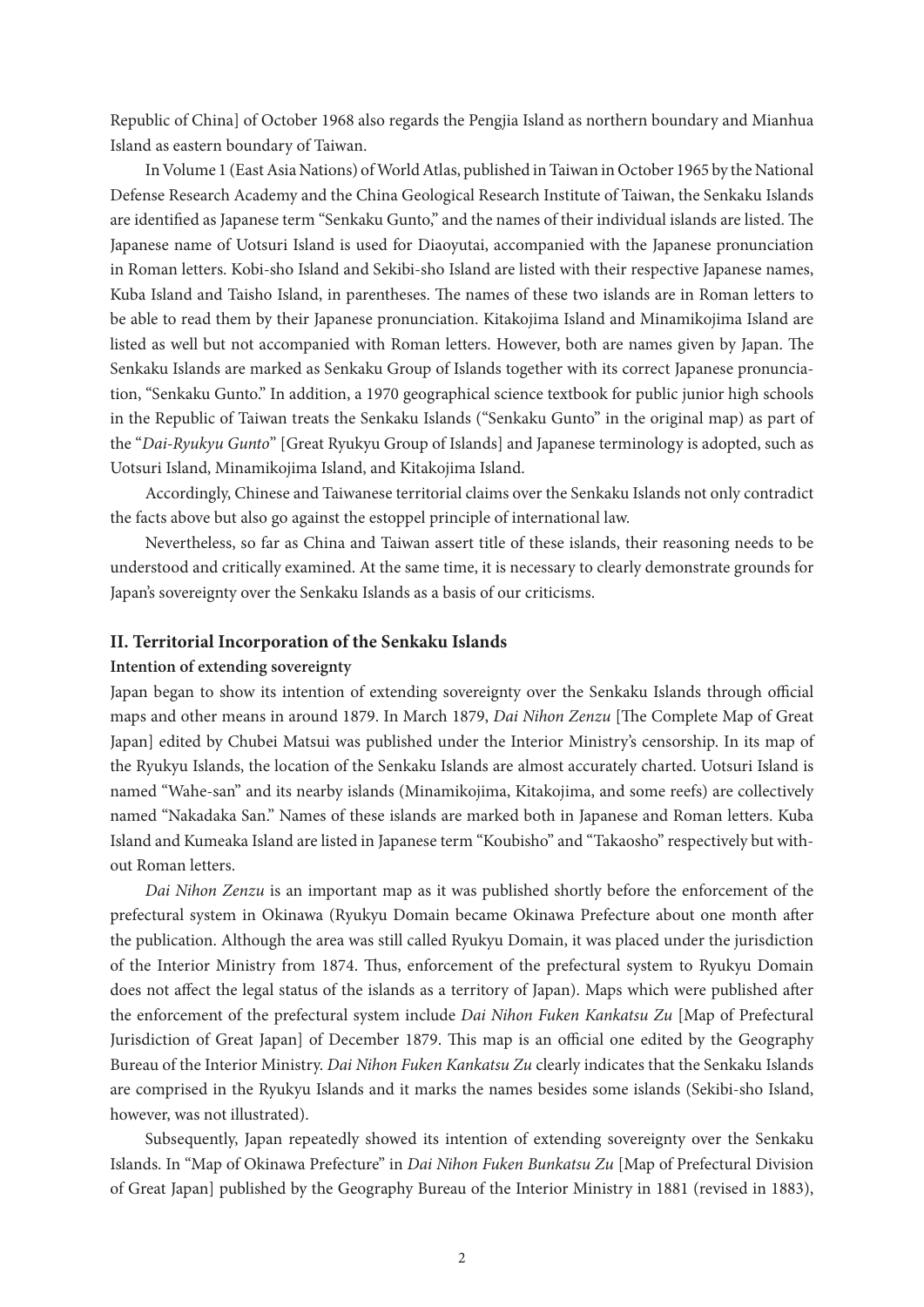the Senkaku Islands are depicted (except for Sekibi-sho Island) but the names of the islands are not listed. From 1886, not only maps but also the coast pilots of Japan began to include the Senkaku Islands as part of territory of Japan. *Kanei Suiroshi* [Coast Pilot Directory of Oceans], Volume 1, Part 2 published in March 1886 by the Japanese Navy Hydrographic Bureau mentions the Senkaku Islands in Section 10, "Shunan Shoto Islands." The directory uses "Senkaku Gunto" as a collective term that included Uotsuri Island and its nearby islands. For the first time, the name "Senkaku" was applied in reference to a group of islands (*Taiwan Suiroshi* [Coast Pilot Directory of Taiwan] of 1873 published in Japan identifies Minamikojima Island as Senkaku. It is the literal translation of "Pinnacle Island," the name given to Minamikojima Island in the U.K. Navy's coast pilot directory.). In addition, the Senkaku Islands are referred to in Section 3 "Nansei Shoto Islands" of *Nihon Suiroshi* [Coast Pilot Directory of Japan] Volume 2, published in July 1894 by the Japanese Navy Hydrographic Department (this is deemed to be the first document which applies the term "Nansei Shoto Islands" and includes the Senkaku Islands within the scope of the Islands).

In 1885, there was another important development. For the first time, the government ordered Okinawa Prefecture to conduct a survey on the Senkaku Islands. In 1885, the Interior Minister (Aritomo Yamagata) internally ordered Nagayoshi Morimoto, Grand Secretary of Okinawa Prefecture in Tokyo, to "investigate the uninhabited Kumeaka Island and two other islands dotted between Okinawa Prefecture and Fuzhou of the Qing Dynasty." First, the Governor of Okinawa Prefecture (Sutezo Nishimura) was informed by Eiho Oshiro (local official of logging in Misato Magiri) through Hyogo Ishizawa (Fifth grade officer of Okinawa Prefecture) that "before the abolishment of the feudal domain system, Eiho Oshiro confirmed at a short distance the islands at the time of travelling to the Qing Dynasty for official and private purposes." This investigation report entitled *Kumeakajima Kubajima Uotsurijima no Santo Torishirabesho* [Report on the Investigation of the Three Islands of Kumeaka, Kuba, and Uotsuri] was submitted to the central government by the Governor of Okinawa Prefecture as an attachment to a proposal addressed to the Interior Minister on September 22, 1885, entitled *Kumeakajima hoka Nitou Torishirabe no gi nitsuki Jyoushin* [Proposal for the Survey on Kumeaka Island and Two Other Islands].

Following this, the Governor of Okinawa Prefecture dispatched Hyogo Ishizawa and five other officials to the Senkaku Islands aboard "Izumomaru" of Osaka Shosen (Osaka Shipping Co.), in order to investigate and report the configuration of harbors as well as the prospect of land development and local production. There are two such reports. One of them is Hyogo Ishizawa's *Uotsurijima hoka Nito Jyunshi Torishirabe Gairyaku* [Outline of the Investigation and Survey of Uotsuri Island and Two Other Islands]. The other is *Uotsuri Kuba Kumeakajima Kaikou Houkokusho* [Report on the Navigation of Uotsuri, Kuba, and Kumeaka Islands] prepared by the captain of Izumomaru, Tsurumatsu Hayashi.

#### **Territorial incorporation measures**

The survey by Izumomaru is significant as it further affirmed Japan's intention to hold title over the Senkaku Islands through concrete exercise of state sovereignty. This survey is also important in that the Governor of Okinawa Prefecture asked the Interior Minister's advice on whether or not national markers should be erected on the islands. At that time, the Governor of Okinawa Prefecture had a slight concern about erecting markers since the Qing Empire was familiar with the islands. The Governor thus simply inquired the Interior Minister as to whether or not markers should be erected.

However, after reviewing the survey report of Izumomaru, the Governor of Okinawa Prefecture thought that there were no particular problems associated with placing the Senkaku Islands under the jurisdiction of Okinawa Prefecture. Therefore, in its second proposal to the Interior Minister (dated November 5, 1885), *Uotsurijima hoka Nito Jitti Torishirabe no Gi nitsuki Jyousin* [Petition for Land Survey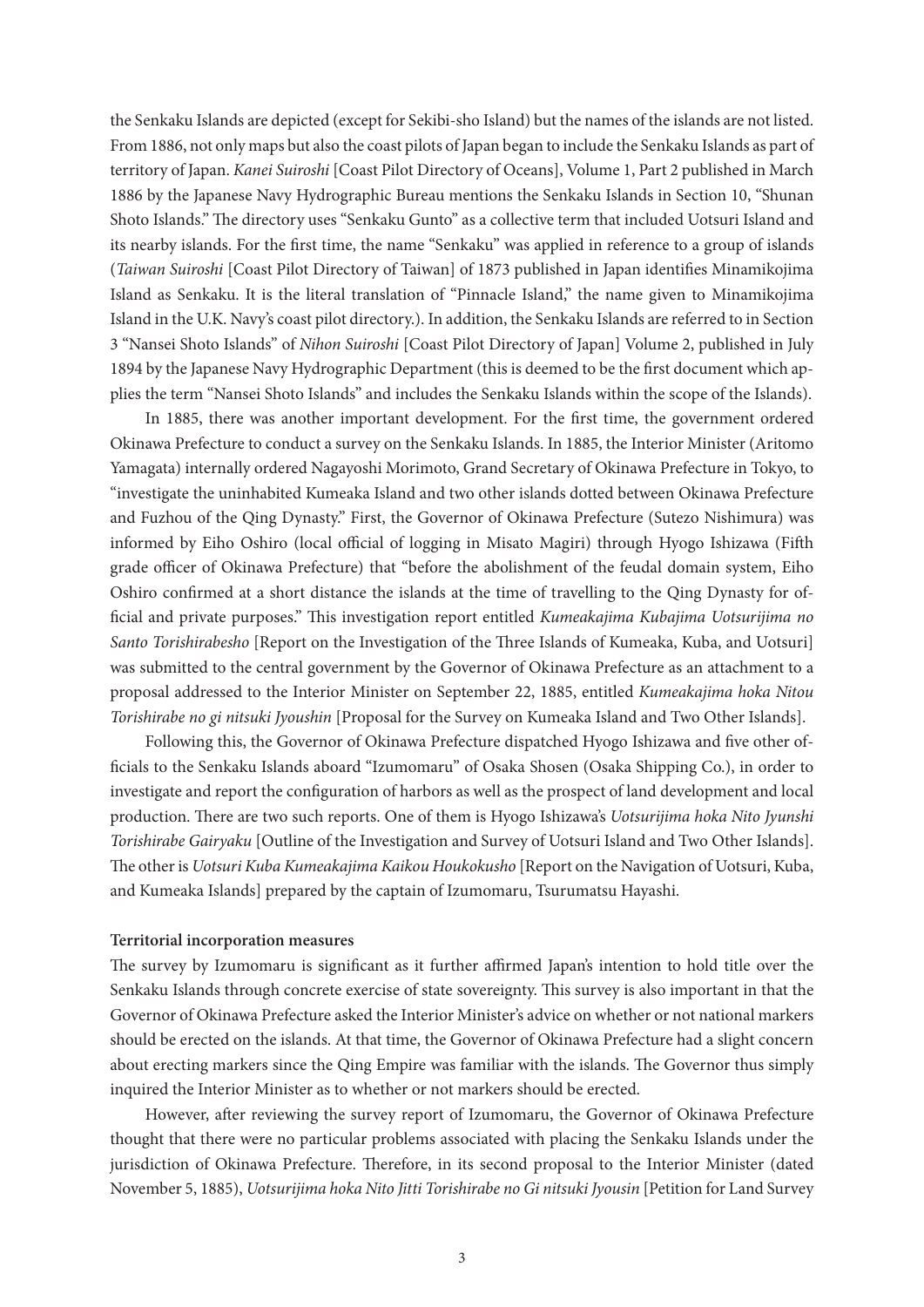in Uotsuri Island and Two Other Islands], the Governor actively requested more of the erection of jurisdiction markers.

Interior Minister Aritomo Yamagata, upon receiving the first proposal from the Governor of Okinawa Prefecture, prepared a draft proposal for the Grand Council of State, but before submitting it, sent a letter to Foreign Minister Kaoru Inoue to ask for his opinion. This letter (dated October 9, 1885) was entitled, *Okinawaken to Shinkoku tono Aida ni Sanzaisuru Mujintou no Gi nikanshi Iken Toiawase no Ken* [Memorandum requesting comments on uninhabited islands sparsely situated between Okinawa Prefecture and the Qing Dynasty]. In the draft report for the Grand Council of State, which was enclosed with the letter, the Interior Minister expressed the following view:

The aforementioned islands appear to be identical with the islands reported in the Records of Messages from Chong-shan, but they were mentioned as a mere direction in the course of voyage and showed no particular trace of having been under the control of the Qing Dynasty while the islands' names were different between them and us. They belong to the uninhabited islands near Miyako, Yaeyama and others under the control of Okinawa and, therefore, there should be no problem with the prefecture surveying them and erecting national markers on them.

It is important that the Interior Minister mentioned that the islands "showed no particular trace of having been under the control of the Qing Dynasty" because he considered the islands "*terra nullius"* which did not belong to any state.

Nonetheless, due to the Foreign Minister's objection, the Interior Minister's opinion that "there should be no problem with the prefecture erecting national markers on them" did not lead to the erection of national markers at this time. This is, however, not because the Foreign Minister considered Kumeaka Island and other islands as part of the territory of the Qing Dynasty. The views of the Interior and Foreign Ministers did not differ on the legal status of the islands. This is also evident from the fact that the Foreign Minister approved the land survey by Izumomaru. It should furthermore be noted that the Foreign Minister's statement, "We should deal with [them] some other day," illustrated that he was not opposed to the erection of national markers and the development of the islands *per se*. He was no more than raising an issue with their timing.

As for why the Foreign Minister considered that it was too early to erect national markers, he explained as follows in his response to the aforementioned letter from the Interior Minister addressed to the Foreign Minister (October 21, 1885), entitled *Okinawaken to Shinkoku tono Aida ni Sanzaisuru Mujintou ni Kokuhyoukensetsu ha Enkisuru hou Shikarubeki mune Kaitou no ken* [Reply suggesting the postponing of the erection of national markers on uninhabited islands sparsely situated between Okinawa Prefecture and the Qing Dynasty]:

Concerning the aforementioned islands, they are in proximity to the national border with the Qing Dynasty, their circumferences appear smaller than those of the Daito Islands after our on-site survey and in particular, their names are being attached by the Qing Dynasty. There are rumors recently circulated by Qing newspapers and others, including one that says our government is going to occupy the islands in the vicinity of Taiwan that belong to the Qing Dynasty, which are arousing their suspicions towards our country and frequently alerting the Qing government for caution. If we took measures such as publicly erecting national markers, it would result in making the Qing Dynasty suspicious.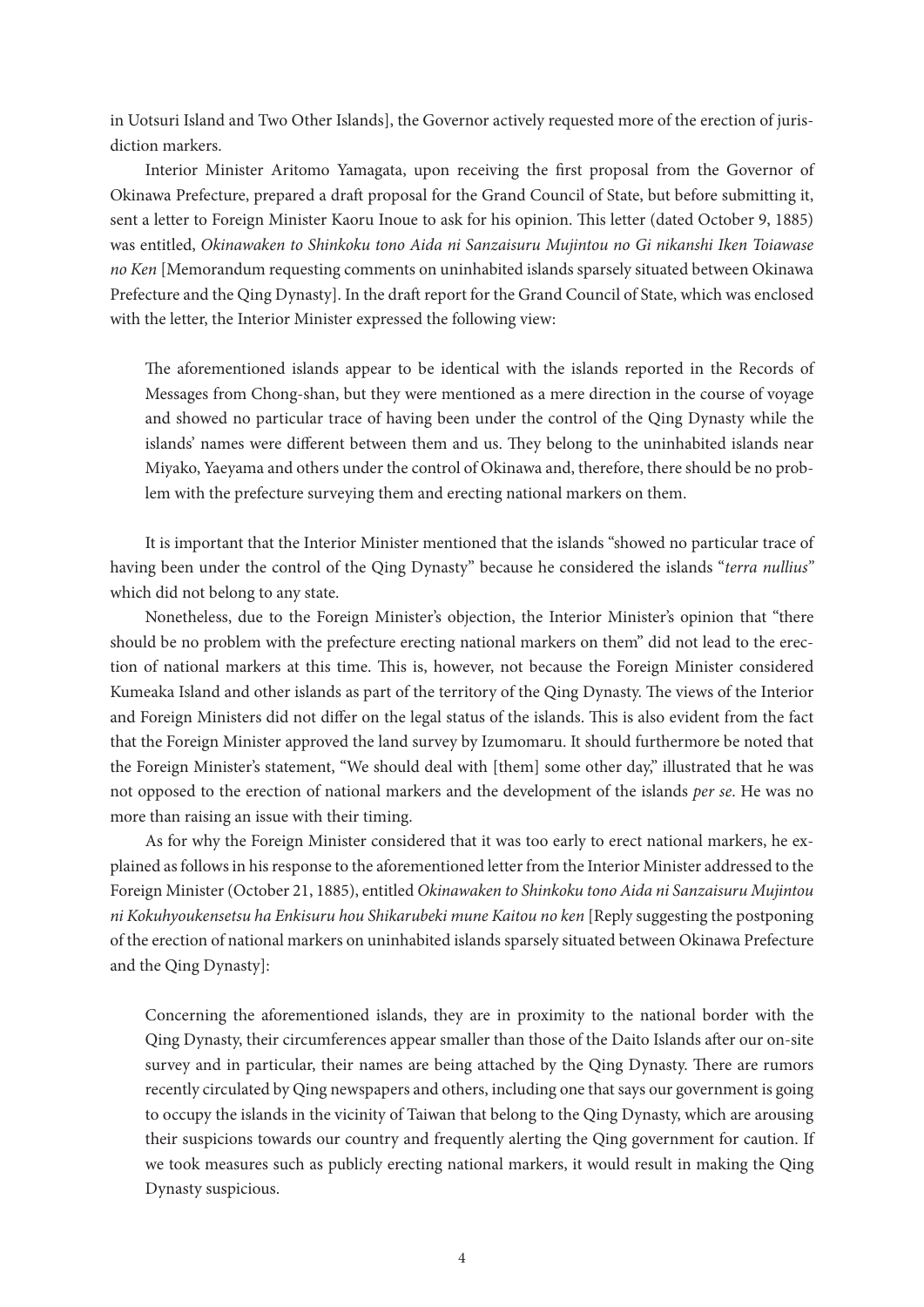In short, the Foreign Minister judged that it was not diplomatically appropriate to take measures, such as publicly erecting national markers, on the islands of which both Japan and the Qing Dynasty were fully aware of the existence and which were close to the national borders of both states, even if the islands did not belong to any state, at a time when Qing newspapers and others were raising alert to the Qing Dynasty seemed to show some interests on the islands.

Certainly, given the small size of the islands, there was no necessity to take measures, such as hastily erecting national markers, in the face of the risk of causing a diplomatic friction with the Qing Dynasty, at least at that time. This was not only a time when confrontations between Japan and the Qing Dynasty over the attribution of Ryukyu had lingering effects but also a time when many crucial diplomatic issues were being dealt with between Japan and the Qing Dynasty. In addition, Foreign Minister Inoue's cautious stance towards Qing diplomacy influenced his decision over this issue.

The Governor of Okinawa Prefecture filed his third and fourth proposals in 1890 and 1893. On January 13, 1890, the Governor of Okinawa Prefecture (Kanji Maruoka) submitted a proposal to the Interior Minister at the request of the Yaeyama Islands Local Office to place the jurisdiction over the uninhabited Uotsuri Island and two other islands based on the necessity for fishery control. In response to the proposal of the Governor of Okinawa Prefecture, on February 7, 1890, Kencho Suematsu, Director of the Prefectural Affairs Bureau of the Interior Ministry, requested the Governor to submit copies of the documents regarding the details of the December 5, 1885 order. Although the Governor sent the copies to him on February 26 and requested a response to his earlier proposals, the issue seemed to be left untouched for a while.

The government finally approved the proposal of the Governor of Okinawa Prefecture filed on November 2, 1893, which also gave fishery control as the reason for placing the islands under the jurisdiction of Okinawa Prefecture, similar to the 1890 proposal. It was not until April 14 of the following year, 1894, however, that the government began to take steps in response to the Governor's proposal. On this day, the Interior Minister (Kaoru Inoue, Foreign Minister in 1885), under the name of the Director of the Prefectural Affairs Bureau of the Interior Ministry (Kazuyuki Egi), sent an inquiry to the Governor of Okinawa Prefecture regarding following matters: (1) configuration of the harbors of the relevant islands; (2) prospect of local production and land development; (3) evidence that the islands belonged to Japan in ancient times, such as old records and oral traditions; and (4) existing relationship with Miyakojima Island, Yaeyama Islands, and other islands.

In response to the aforementioned inquiry, on May 12, 1894, the Governor of Okinawa Prefecture responded, "There exist no old records regarding the relevant islands or any transcribed evidence or oral traditions which prove the islands belonged to Japan. The only relation is that fishermen in Okinawa Prefecture, since ancient times, have sometimes sailed from Yaeyama Islands to the Nanto Islands (southern islands) to conduct fishing and hunting."

After this response, we cannot find any official documents concerning this issue for some time thereafter. The next official document appeared seven months later on December 15, which was later submitted to a Cabinet meeting. This document attached a proposal to erect national markers, and its main text explained the reasons for submitting it to the Cabinet meeting. It gave the following three reasons, namely: (1) the circumstances are significantly different in 1885 and today; (2) according to an oral statement of the officials of the Hydrographic Department of the Navy Ministry, Uotsuri Island and Kuba Island have never been territories of any state; and (3) geologically, it can be considered as part of the Okinawa Islands.

On December 27, more than ten days after the above document was prepared, the Interior Minister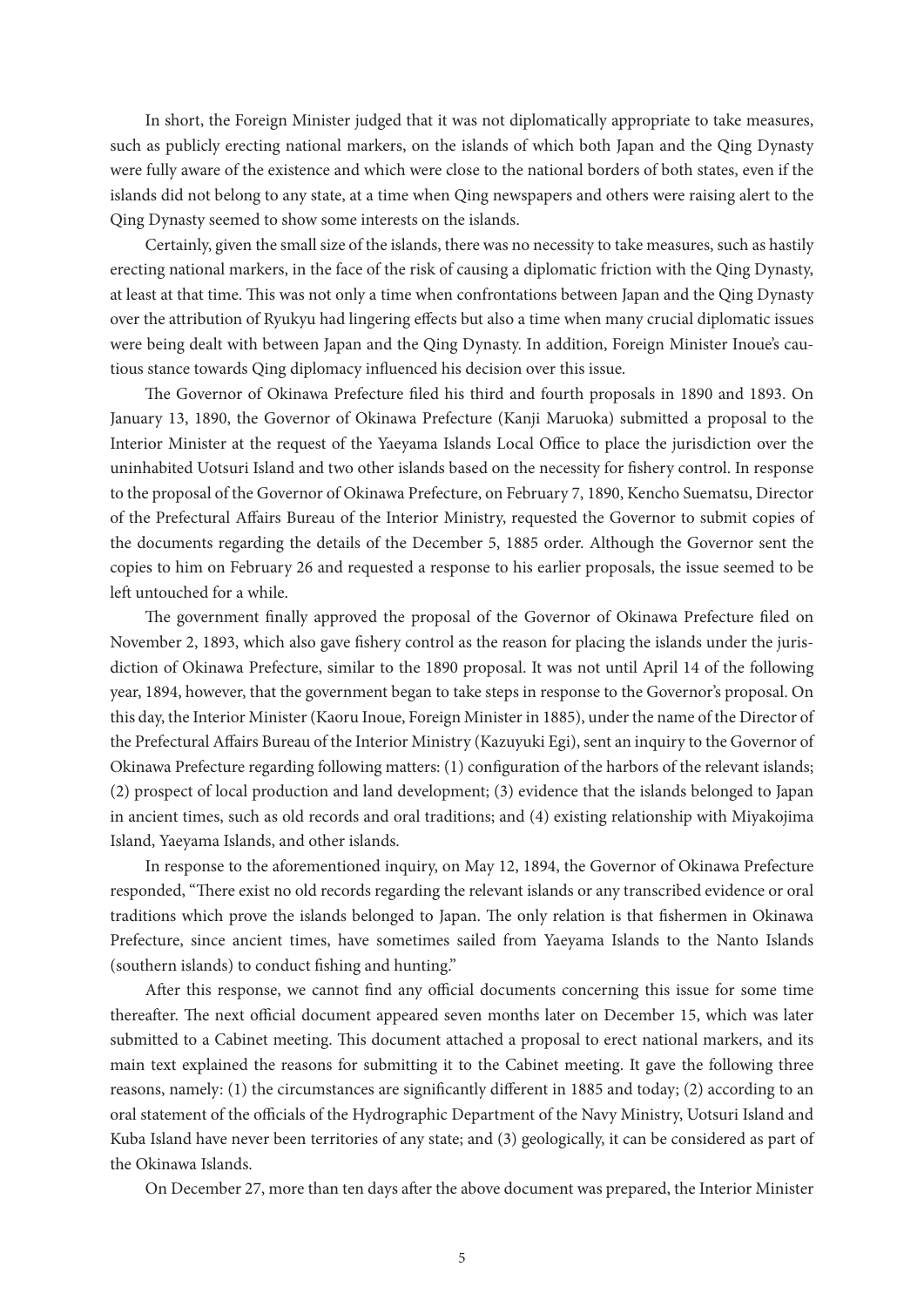(Yasushi Nomura) consulted the Foreign Minister (Munemitsu Mutsu) on bringing this issue before the Cabinet meeting. In a letter dated January 11, 1895, the Foreign Minister responded that he had no objections on it. On January 12, the Interior Minister requested the Prime Minister (Hirobumi Ito) to convene a Cabinet meeting, and on January 14, the Cabinet decided as follows with regard to this matter:

Regarding the matter submitted by the Minister of Home Affairs for deliberation: In recent years, certain persons have sailed in the direction of uninhabited islands known as Kuba and Uotsuri situated northwest of the Yaeyama Islands of Okinawa Prefecture with the intent to engage in fishing and other activities. Given the need to control such activities, there is no hindrance to determining that the said islands come under the jurisdiction of Okinawa Prefecture and permitting the erection of jurisdictional markers as requested in the petition of the Okinawa Prefectural Governor.

# **III. Effective Control**

The survey conducted by the Izumomaru in 1885 affirmed Japan's intention of extending its sovereignty over the Senkaku Islands through the dispatch of central and local government officials. At the same time, it signified the first display of Japan's effective control over the islands prior to their incorporation into its territory.

Even if it is not "effective control" in the sense of international law, private citizens also launched the development of the Senkaku Islands on a full-fledged basis already from 1885. In 1884, Tatsushiro Koga dispatched people to explore the islands and report on their current conditions. In 1885, he collected for the first time products, such as bird feathers and marine products. Discovering that these products held promise as exports and for creating domestic demand, Koga began to continuously collect such products for business purposes.

In 1894, designing a plan to develop the islands, Koga submitted an application to the Governor of Okinawa Prefecture for permission to develop the Senkaku Islands. In June 1895, Koga also filed *Kanyuchi Haisyaku Negai,* [Application for Leasing State-owned Land] with the Interior Minister. Koga's application for leasing state-owned land was formally accepted by the Interior Minister in August of the following year, 1896.

The government accepted Koga's application following the Cabinet decision to place Uotsuri Island and another island under the jurisdiction of Okinawa Prefecture on January 14, 1895, and their incorporation into Yaeyama County, Okinawa Prefecture in April 1896. The Interior Minister granted Koga approval to lease Uotsuri Island and Kuba Island free of charge for 30 years. From then on, Koga's use of the Senkaku Islands became no longer simply an act of a private citizen, but a state-authorized act that constituted effective control under international law.

From 1918, Koga's businesses were carried on by his son, Zenji Koga. The free lease of the islands expired in 1926, and subsequently, the islands were leased for a fee, subject to yearly contract. In 1932, Koga applied for the purchase of Uotsuri Island, Kuba Island, Minamikojima Island, and Kitakojima Island, and the government sold them off. The four islands thus became the private property of Koga. After ownership was transferred and registered, Koga paid land tax for the four islands every year thereafter.

Tatsushiro and Zenji Koga engaged in diverse businesses on the islands. In addition to collecting albatross feathers and mining guano, they carried out businesses such as processing shark fins, shellfish and tortoise shells; canning seabirds; stuffing brown boobies and common terns; producing dried bonito; and harvesting coral. In parallel with these businesses, the Koga built houses, reservoirs, wharves, and piers on Uotsuri and Kuba Islands. They also improved sanitary facilities, such as drainage, protected sea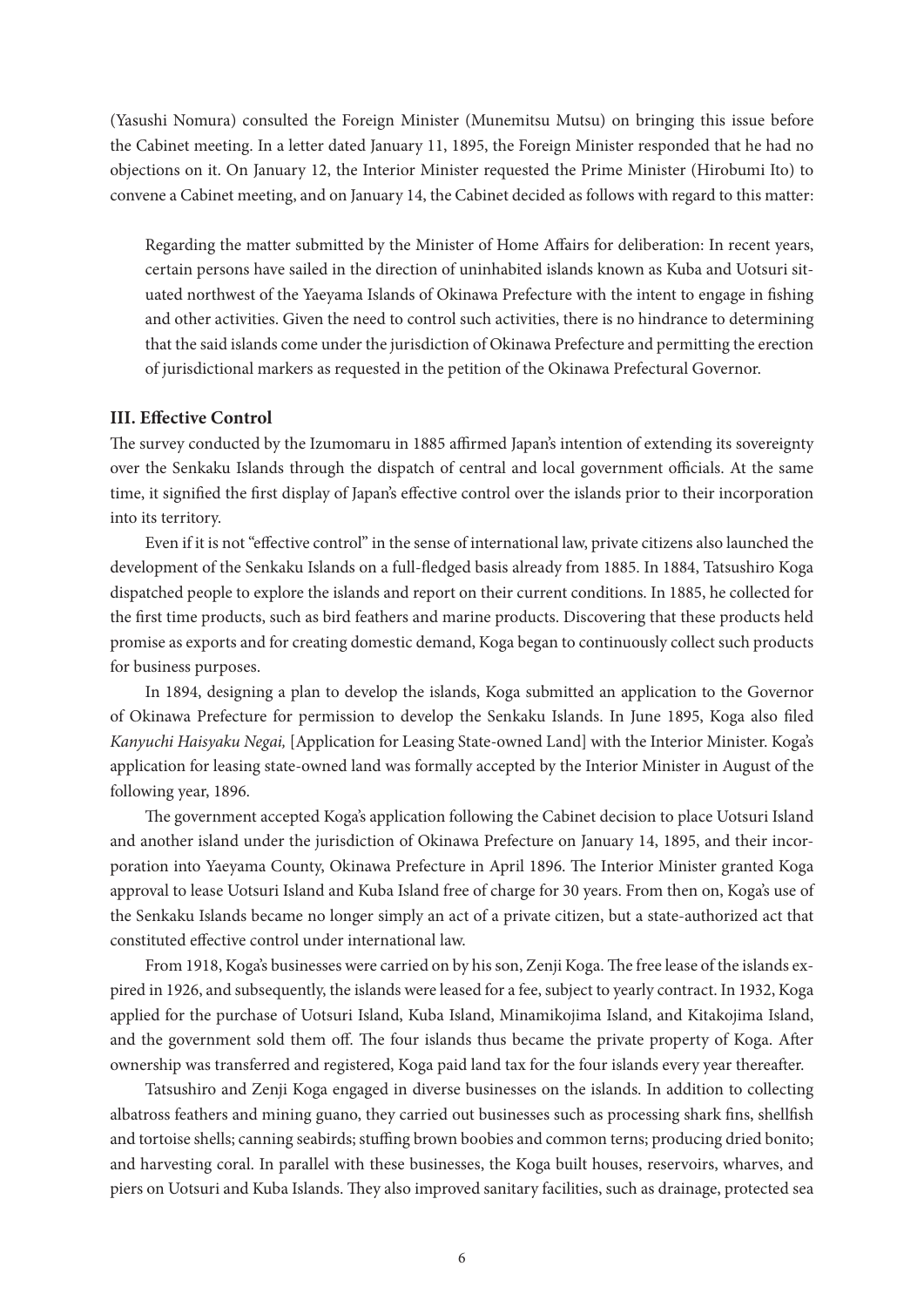birds, conducted test cultivation, such as of bananas, sugarcane, sweet potatoes, and tobacco, and planted trees, such as cedar.

At least 2,000 laborers in total, fishermen, craftsmen, and others settled or were dispatched to the Senkaku Islands over the period until Kogas' businesses on the islands came to an end shortly before the outbreak of the Pacific War. According to a report submitted by Tatsushiro Koga to the Interior Ministry in 1909, there were a total of 248 settlers, 90 houses, and over 60 *chobu* (approximately 595,020 m<sup>2</sup>) of cleared land on the Senkaku Islands in 1907.

The development of the islands by Tatsushiro Koga after 1896 alone demonstrates that Japan displayed sufficient effective control for establishing its sovereignty over the Senkaku Islands. In addition to this fact, Japan exercised state functions (sovereign acts) over the Senkaku Islands as explained below.

In 1896, the government designated the four islands of Uotsuri Island, Kuba Island, Minamikojima Island, and Kitakojima Island as state-owned lands and registered as such in the State Register (under the jurisdiction of the Interior Ministry). At the same time, based on this measure, the government approved the lease of Uotsuri and Kuba Islands to Koga in August 1896. In regard to the incorporation of the Senkaku Islands into the local administration system, following the Cabinet decision to incorporate the Senkaku Islands into Okinawa Prefecture on January 14, 1895, the measures was taken to place them under the jurisdiction of Yaeyama County of Okinawa Prefecture in April 1896. In December 1902, the jurisdiction of the islands was conferred to Tonogusuku Village, Ohama District of Ishigakijima Island (Yaeyama County). In December of the same year, the Provisional Land Survey Office of Okinawa Prefecture conducted the first land measurement of the islands and made accurate scale maps of each island. Based on these measurements, the four islands, including Uotsuri Island, were formally listed in the land register of Ishigakijima Island and were given address numbers. Later, land measurements of the islands were conducted by the National Hydrographic Bureau in 1915, the Navy's Hydrographic Department in 1917, and the Forestry Bureau of Okinawa Prefecture in 1931.

Many other activities were also conducted on the Senkaku Islands, such as resource surveys and academic research which were approved or encouraged by national or local governments, rescue measures, and preliminary survey for the construction of a meteorological station. In 1900, 1901, 1903, and 1907, national and local government officials *(e.g.* prefectural officials, prefectural engineers, and Yaeyama police chief) sailed to the islands to conduct technical guidance, to observe the situation, and for other purposes. In 1932, a natural resources surveying team of the Ministry of Agriculture and Forestry was assigned to the islands to conduct research. This surveying team, accompanied by Tsutomu Masaki from the Ishigakijima Island Meteorological Station, later submitted a report of the results. In 1940, when the Greater Japan Airways aircraft "Aso" connecting Japan and Taiwan made an emergency landing in Uotsuri Island, police officers from the Yaeyama Police Office and others rushed to the scene to rescue the 13 passengers aboard. In 1943, at the request of the military, two engineers from the Ishigakijima Island Meteorological Station visited Uotsuri Island in order to establish a meteorological station on the island. Additionally, in 1945, police officers and military personnel went to Uotsuri Island to conduct rescue activities associated with the wreckage of vessels that were carrying civilians evacuating to Taiwan. On November 22, 1909, the government bestowed Tatsushiro Koga with the Medal with Blue Ribbon for his achievements related to the development of the Senkaku Islands. On August 19, 1907, the Fukuoka Mining Supervision Office formally approved Koga's application for the mining of phosphate.

As the above facts demonstrate, before World War II, Japan had already exercised sufficient effective control for establishing sovereignty over the Senkaku Islands. After WWII, the Senkaku Islands were placed under the legislative, judicial, and administrative control of the United States along with the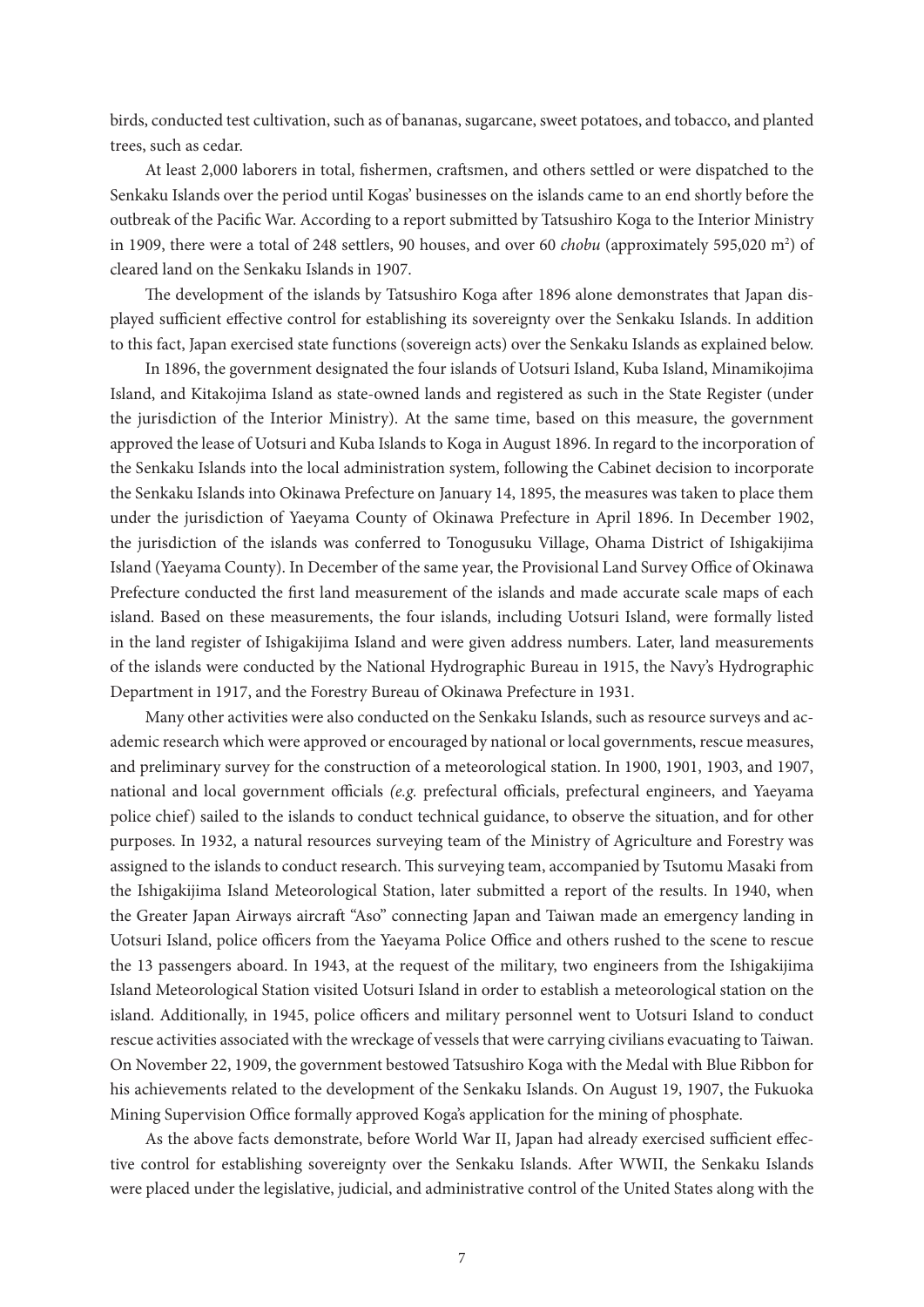Nansei Shoto Islands south of 29˚ N latitude, including the Ryukyu Islands and Daito Islands (however, Amami Gunto were excluded after December 25, 1953).

Article 3 of the San Francisco Peace Treaty, which stipulates the administrative rights of the United States over the Nansei Shoto Islands, does not explicitly refer to the Senkaku Islands. However, it was clear that the islands were included in the scope of Article 3 of the Peace Treaty from various sources, including U.S. Civil Administration Ordinance No. 68 (Provisions of the Government of the Ryukyu Islands) of February 29, 1952 and U.S. Civil Administration Proclamation No. 27 (Geographical Boundaries of the Ryukyu Islands) of December 25, 1953. Furthermore, the Senkaku Islands are listed with their individual names of the islands in the "List of the Nansei Shoto Islands," prepared by the Ministry of Foreign Affairs of Japan pursuant to the "Governmental and Administrative Separation of Certain Outlying Areas from Japan" memorandum of the General Headquarters (GHQ), the Supreme Commander for the Allied Powers (SCAP) dated January 29, 1946.

Article 3 of the Peace Treaty gave the United States only administering right over the Nansei Shoto Islands south of 29˚ N latitude. Sovereignty over the Nansei Shoto Islands, including the Senkaku Islands, remained in Japan. In the sense that Japan could not exercise territorial sovereignty over its territories of the Nansei Shoto Islands, Japan was considered to have residual sovereignty over this area. On August 31, 1970, Mr. Robert J. McCloskey, Spokesperson of the U.S. Department of State, confirmed this point by explicitly referring to the Senkaku Islands. This policy of the U.S. government remained consistent until the reversion of Okinawa to Japan.

The Senkaku Islands were included in the scope of Article 3 of the San Francisco Peace Treaty. As a result, the treaty ensured the legal status of the Senkaku Islands (that the islands were part of the territory of Japan). Thus, it does not affect the attribution of the title of the islands the extent to which the United States exercised administrative rights over the Senkaku Islands during the period that it had administrative right.

Apart from the issue of the attribution, however, it can be said that the United States exercised effective control (exercised administrative rights) over the Senkaku Islands in place of Japan after WWII pursuant to Article 3 of the Peace Treaty. Although the United States did not exhibit the same degree of effective control over the islands as Japan did before WWII, it was not zero, neither the U.S. Civil Administration utilized Taisho Island, a state-owned land of the Senkaku Islands, as a Navy exercise area after 1956 and Kuba Island, a private-owned land, as an Air Force exercise area in 1955 and as a Navy practice area afterward. Since Kuba Island was private-owned land, the Basic Leasing Contract was concluded on July 1, 1958 between the landowner, Zenji Koga, and the Ryukyu government as the agent for the U.S. Civil Administration. According to this contract, the U.S. Civil Administration paid a certain amount every year as a fee for utilizing the land for military purposes. The Ryukyu government had been levying a fixed asset tax for the four islands Koga owns before the conclusion of the leasing contract, and thereafter it also collected withholding tax on the revenue that it collected from the rent.

Meanwhile, on March 5, 1955, the Legislature of the Ryukyu Government adopted a resolution calling for investigation by the U.S. Civil Administration, the Japanese government, the UN, among other entities on the so-called *Daisan Seitoku Maru* Case. This was an incident of March 2, 1955 in which an Okinawa fishing boat was subjected to gunshots from two junks of unidentified nationality in territorial waters near Uotsuri Island and three crew members went missing. On October 28, 1967, the Ryukyu government paid relief funds to the affected families in connection with this incident.

In 1961, Ishigaki City, which has administrative jurisdiction over the Senkaku Islands, sent officials to the islands to conduct a survey for reassessing fixed assets in accordance with the Land Rent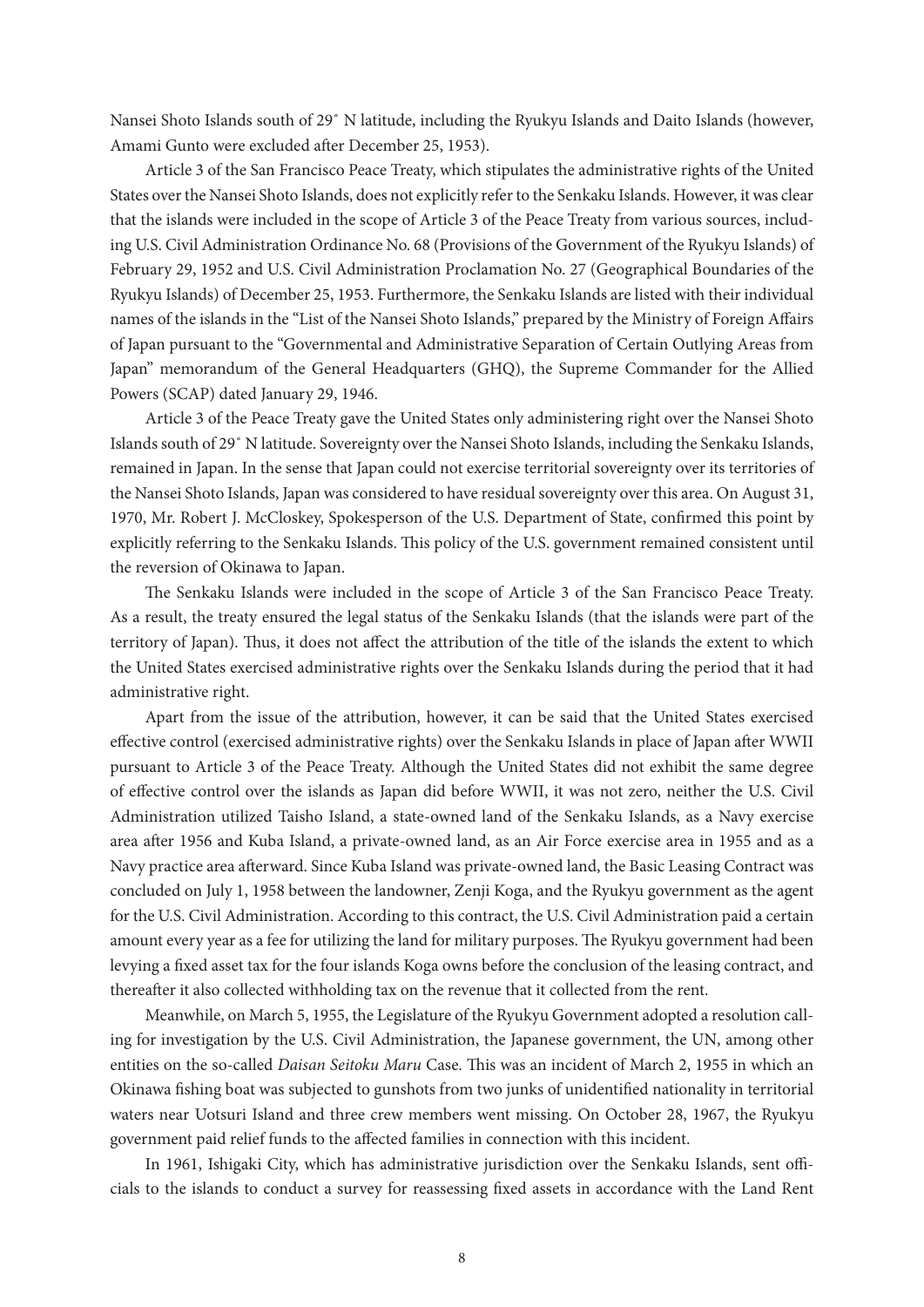Stabilization Act. In May 1969, Ishigaki City, accompanied by the mayor, erected administrative markers specifying the city's jurisdiction on the five Senkaku Islands. At the same time, after 1968, the U.S. Civil Administration and the Ryukyu government took various measures to control illegal entry into the islands. They included patrols by military aircraft, the construction of warning signs, patrols by the patrol vessels of the Ryukyu government, and the issuance of exclusion orders against illegal entrants.

Five academic surveys on the Senkaku Islands were carried out after the war, even before the commencement of the UN ECAFE survey on the East China Sea continental shelf. Academic, natural resource, water quality and other research were conducted in 1950, 1952 (twice), 1963, and 1968 by various entities, such as University of the Ryukyus, the Meteorological Agency of the Ryukyu government, the Yaeyama Local Government Office, the Yaeyama Meteorological Observatory, and the Ishigaki City Police.

#### **IV. Chinese and Taiwanese Arguments for the Title and Critiques against Them**

The Government of the Republic of China (Taiwan) and the Government of the People's Republic of China (China) asserted the title of the Senkaku Islands in the official foreign ministry statements on June 11, 1971 and December 30, 1971, respectively. Since then, the issue of sovereignty over the Islands has gained a feature of an international dispute between Japan, China, and Taiwan. Although China and Taiwan formally make separate territorial claims, with each asserting that the islands are part of their own territory, the two share the view that the Senkaku Islands were part of the territory of China prior to their incorporation into Japanese territory. Nevertheless, the arguments for the title by the two are not necessarily the same. A number of differences are found in the way that the two states develop their argument. This paper does not examine the differences unless it is necessary to do so. Instead, it undertakes a holistic examination of the arguments that the islands are part of the territory of China and makes a few critiques against these arguments.

In general, the arguments that the islands are part of the territory of China may be classified into the following six categories. The first line of argument is based on historical documents, such as the records of *Sakuhousi,* investiture missions. The second is the assertion that Diaoyutai Senkaku Islands and other islands were included in "The Island of Formosa together with all Islands appertaining or belonging to the said Island of Formosa" in Article 2 of the Treaty of Shimonoseki. The third is the following assertions: China discovered the islands since the names of Diaoyutai and other islands are found in the historical documents of the Ming Dynasty; and China occupied the island of *terra nullius* before Japan since an imperial edict of Empress Dowager Cixi of 1893 (the 19th year of Emperor Guangxu) serves as evidence for China's intention of extending its sovereignty to Diaoyutai and other islands or an act of its sovereign power over the islands. The fourth line of argument is based on the geographical proximity as well as the geological integrity between Taiwan and Diaoyutai and other islands. The fifth line of argument points out the use of Diaoyutai and other islands by Taiwanese fishermen and the status of their use. The sixth argument considers Diaoyutai and other islands as part of the continental shelf.

Of the above reasons and arguments, the forth through the sixth lines hardly pose any issues under international law. It is clear from state practices and international precedents that geographical proximity and geological integrity do not determine the attribution of sovereignty. Furthermore, the argument that the islands are part of the continental shelf ignores the definition of continental shelf under international law. With regard to the use of the islands and their territorial waters by Taiwanese fishermen, even Taiwanese scholars of international law have found that these activities took place after Japan's rule of Taiwan. The use of the islands by Taiwanese fishermen and others during Japan's rule of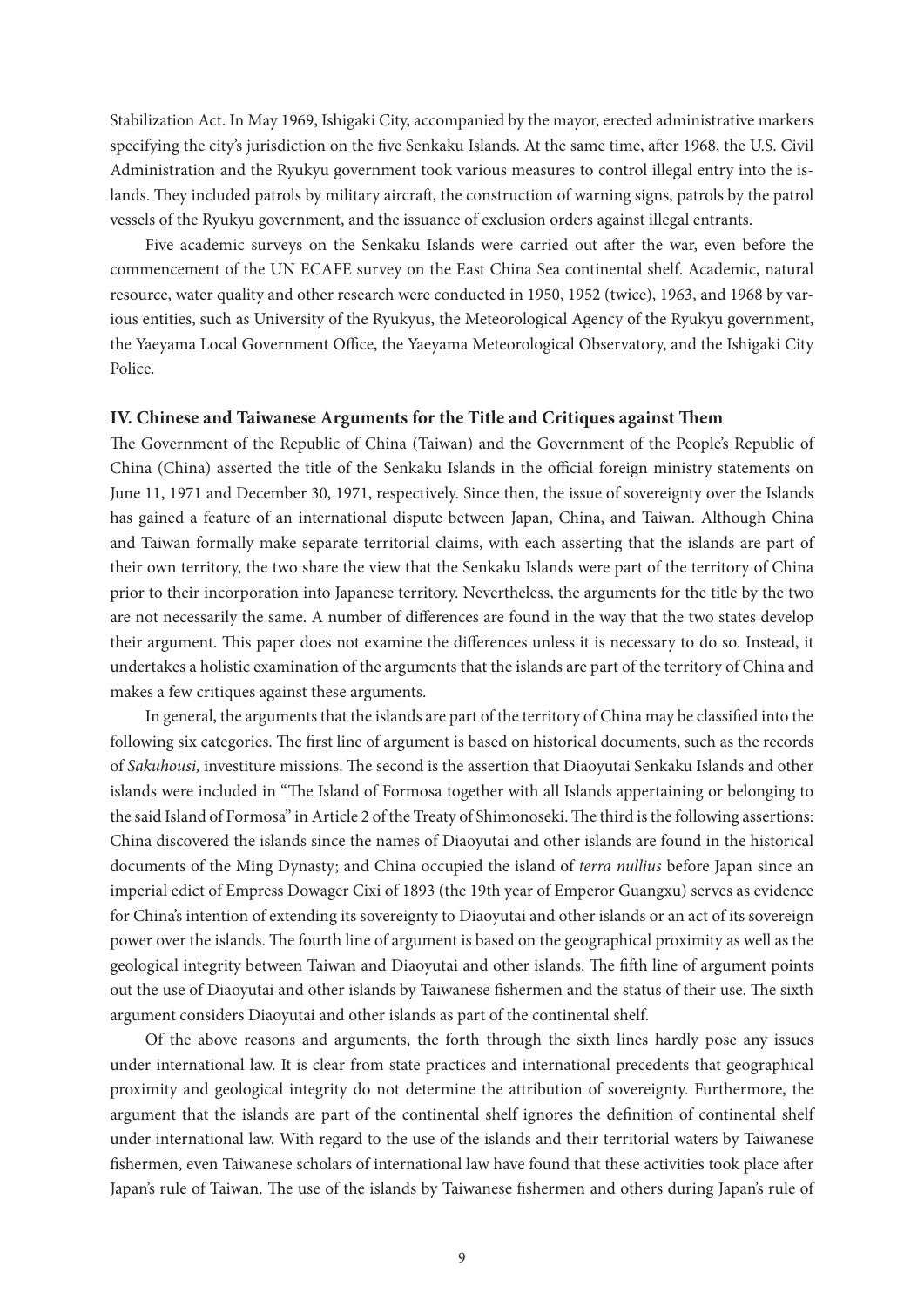Taiwan was done in compliance with Japan's domestic laws at the time. Under the Nationality Act, such activities constituted activities of Japanese nationals. In addition, with respect to the use of the islands by Taiwanese fishermen after WWII, even if the issue of its unlawfulness is left aside, this act was no more than a simple act of a private citizen and does not give Taiwan any legal effect to claim sovereignty under international law. With regard to the work of dismantling submerged ships that Taiwanese laborers and others conducted on the Senkaku Islands (including some activities to construct facilities on the islands), after the U.S. Civil Administration began to regulate these activities, the work was continued through procedure to obtain a visa from the U.S. High Commissioner to enter the islands.

As regards the third line of argument concerning the imperial edict of Empress Dowager Cixi, there are not only some questions over its credibility, such as its seal is not an official one, but also it reveals the fact that there exists no evidence demonstrating China's effective control other than the edict. Even if the imperial edict were authentic, opinions are divided among Taiwanese scholars of international law as to whether or not the edict should be regarded as evidence of effective control. It is believed that Empress Dowager issued this imperial edict in order to award three islands, including Diaoyutai, to Sheng Xuanhuai for the collection of medicinal herbs. However, Taiwanese newspapers and other sources have revealed that Sheng Xuanhuai himself never went to Diaoyutai or the other islands. On the other hand, Japan had already exercised sovereignty over the Senkaku Islands eight years prior to the imperial edict of Empress Dowager Cixi (in 1885, the Governor of Okinawa Prefecture dispatched Izumomaru to conduct a survey of the islands after obtaining the consent of the Interior and Foreign Ministers and receiving the government's order regarding the islands survey). Therefore, the edict does not weaken Japan's territorial claims, regardless of whether or not it is credible.

With respect to Article 2 of the Treaty of Shimonoseki, the issue that was on the table at the peace conference was whether or not the islands off the coast of Fujian Province were included in the islands appertaining to Taiwan. The Qing Dynasty requested that the treaty specify the names of the islands covered, fearing that Japan would assert even the islands close to Fujian Province included in the islands appertaining to Taiwan. However, Japan explained that the Qing Dynasty's concerns would never happen so long as the Pescadores Islands were lying between Taiwan and Fujian Province, and the Qing delegates gave their consent. As this background indicates, it was the islands off the coast of Fujian Province that the Qing Dynasty expressed its concerns over the scope of the islands appertaining to Taiwan.

While the Treaty of Shimonoseki identifies the latitudes and longitudes of the Pescadores Islands, which were considerably closer to Taiwan than the Senkaku Islands, the treaty neither names the Senkaku Islands nor refers to their latitudes and longitudes. The Senkaku Islands obviously were not raised at all in the discussions at the peace conference. It is quite natural that the state parties did not question about the Senkaku Islands as well as the three islands of Mianhua, Huaping, and Pengjia during the conference.

That is to say, in Volume 1 "Boundaries" of *Zhuluo xianzhi* [Zhuluo County Gazetteer], compiled by Zhou Zhongxuan in 1717, *Da Jilong Shan* (current Keelung Port) is indicated as the northern boundary of Taiwan Province (northern Taiwan). In "Boundaries" in Volume 1 "Border Gazetteer" of *Danshui tingzhi* [Danshui Sub-prefecture Gazetteer] compiled by Chen Peigui in 1871, *Da Jilong Shan* is similarly indicated as the endpoint of the far north road. Additionally, *Keelung shizhi* [Keelung City Gazetteer] edited by the Keelung City Historical Document Commission in 1954 states that the three islands of Mianhua, Huaping, and Pengjia were incorporated into the administrative coverage of Taiwan Province in 1905 (the 31st year of Emperor Guangxu) and that in the same year the Japanese government rearranged the jurisdictional divisions. *Taiwan sheng difang zizhi zhiyao* "The Outline of the Local Self-Government in Taiwan Province" published in 1965 also reaffirms that Pengjia and other islets were incorporated into the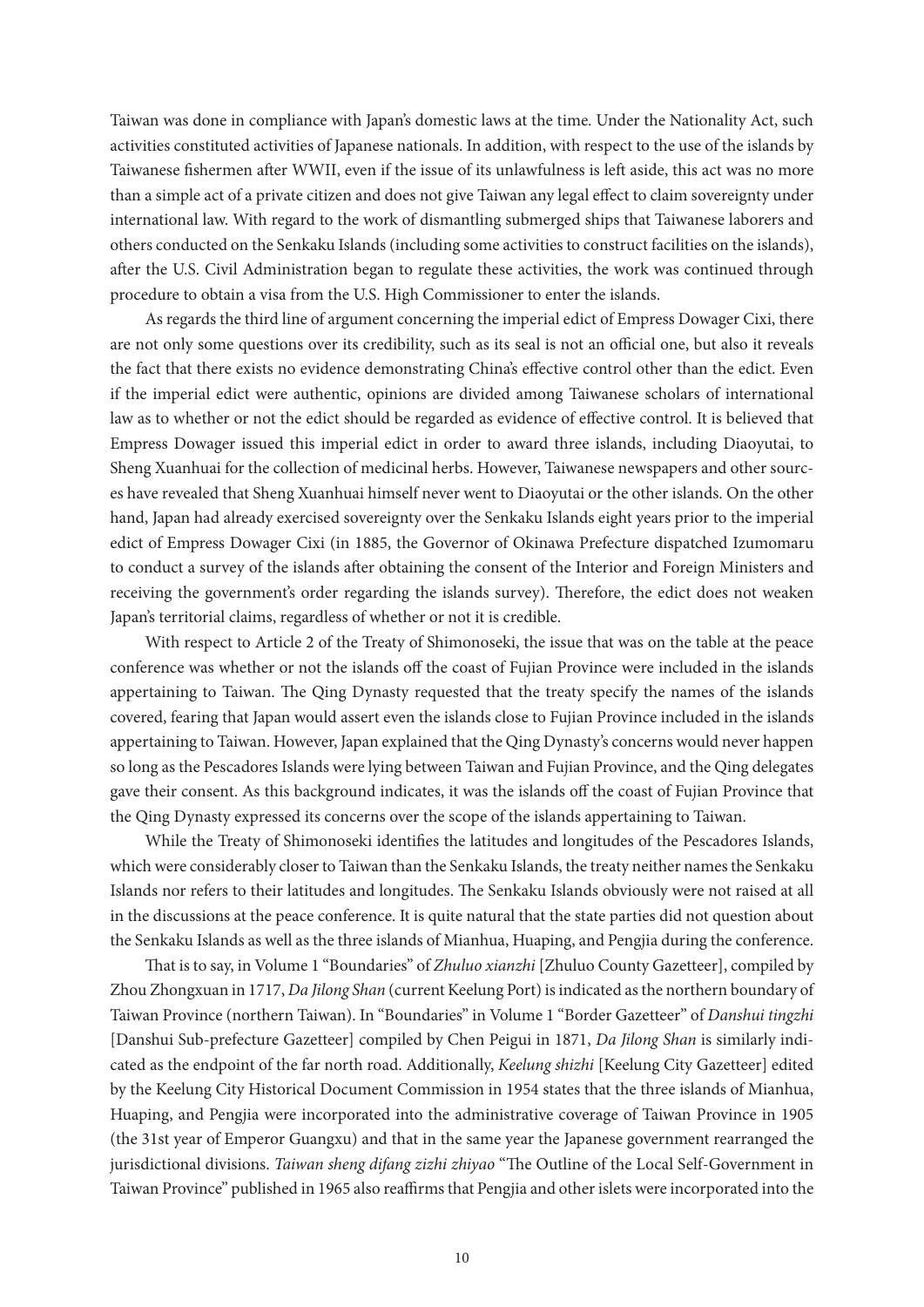coverage of Taiwan Province during Japan's rule of Taiwan. By extension, as would be expected, various sources, including the two official documents above and *Zhonghua Minguo Nianjian* "The Yearbook of the Republic of China" published in 1968, explain that the northern limit or the extreme north of Taiwan Province after the end of WWII is not the Senkaku Islands but Pengjia Island, which is approximately 150 km closer to Taiwan.

As observed from the above, at the end of the First Sino-Japanese War, the northern limit of Taiwan Province for administrative purposes was Keelung Mountain. Neither the Senkaku Islands nor even the three islands such as Pengjia were treated as islands appertaining to Taiwan Province. It was to be expected that the Senkaku Islands were not disputed during the Sino-Japanese peace conference.

Lastly, there are the archives, such as the records of investiture missions. The ones cited as supporting China's territorial claims include: *Shi Liuqiu lu* [Records of the Imperial Missions to Ryukyu] by Chen Kan (1534); *Riben yijian* [A Mirror of Japan] by Zheng Shungong (1556); *Chong bian shi Liuqiu lu* [Recompilation of Records of the Imperial Mission to Ryukyu] by Guo Rulin (1561); *Chou hai tu bian* "An Illustrated Compendium on Maritime Security" by Zheng Ruozeng (1562); *Shi Liuliu zalu*  [Miscellaneous Records of the Imperial Mission to Ryukyu] by Wang Ji (1682); *Zhongshan Chuanxin lu* [Records of Messages from Chong-shan] by Xu Baoguang (1719); *Liu Qiu Guo Zhi Lue* [Annals of Ryukyu] by Zhou Huang (1756); and *Sangoku Tsuran Zusetsu* [Illustrated Outline of the Three Countries] by Shihei Hayashi (1785).

With regard to the records of Chen Kan, the controversial passage is that "In the evening of the eleventh day, Gumi Shan [Gumi Mountain, or Kume Island] came into view. The island belongs to Ryukyu." Similarly, it is also disputed the passage in Guo Rulin that "Chi Yu is the island that marks the boundary of the Ryukyu region." According to China's explanation, Chen Kan's records explain indirectly that islands lying closer to China from Kume Island were part of the territory of China, and furthermore, it can be construed from Guo Rulin's records that Chi Yu (Sekibi-sho Island/Taisho Island) is an island dividing the border of China and Ryukyu. Similarly, by interpreting "boundary between the inner and outer" in the records of Wang Ji and others to mean the boundary between China and other countries, China explains that the border between China and Ryukyu was located in the waters between Chi Yu and Kume Island.

This paper has already discussed why the above contentions are contrary to the facts. The three islands of Mianhua, Huaping, and Pengjia were incorporated as islands appertaining to Taiwan for administrative purposes after 1905. Thus, it cannot be asserted that the China-Ryukyu border jumped over these islands and was located in the waters between Chi Yu and Kume Island. In order to make this assertion or interpretation plausible, one needs to assume that Taiwan together with these three islands was already part of Chinese territory at the time of Chen Kan and Wang Ji in 16th century. The first time that Taiwan was included in Chinese territory was, however, in the 22nd year of Kangxi, 1683. This is evident in the official documents of the Qing Dynasty, including *Taiwan fu zhi* [Gazetteer of Taiwan Prefecture] compiled by Gao Gongqian in 1696 and *Xu xiu Taiwan fu zhi* [Continued Gazetteer of Taiwan Prefecture] compiled by Yu Wenyi in 1765 (however, *Taiwan fu zhi* writes that Taiwan was included in Chinese territory in the 20th year of Kangxi, 1681, stating that "Taiwan was included in Chinese territory for the first time in the 20th year of Kangxi").

Accordingly, it is a complete mistake to interpret historical documents earlier than Wang Ji records, in the manner described above. Even historical documents of later times cannot be interpreted as such, as the three islands, including Pengjia Island, were not islands appertaining to Taiwan. The claim that the Diaoyutai and other islands were painted in the same color as China in *Sangoku Tsuran Zusetsu* as well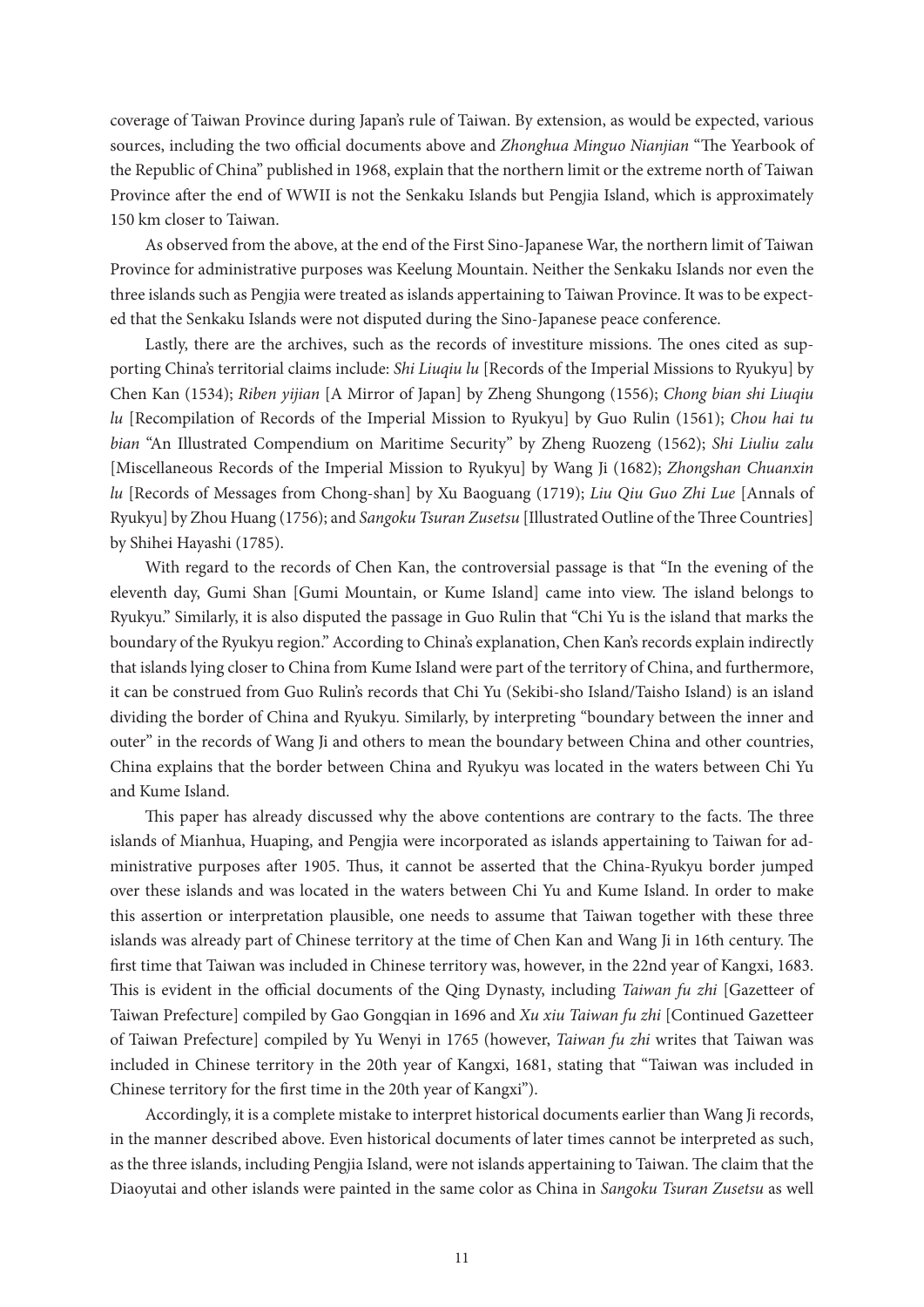as the interpretation that the Diaoyutai Islands were islands appertaining to Taiwan on the basis of the passage in *Riben yijian* "Diaoyu Yu is a small island belonging to Taiwan" ignore the facts. The assertion that Diaoyutai and other islands were considered to be part of the territory of China because the islands can be found in the "Map of the Coast of Fujian Province" in *Chou Hai Tu Bian* ignores or overlooks the fact that Volume 1-17 "Fujian Boundary" in *Chou Hai Tu Bian* does not depict Xiao Liuqiu (Taiwan), Diaoyutai, and other islands (Pengjia Island-Pescadores Islands was depicted).

From all the historical documents cited in order to historically verify Chinese sovereignty, it fails to prove China's intention of extending sovereignty over the Senkaku Islands. In all of the citations concerned, China no more than attempts to verify its intention of extending sovereignty by its interpretation of the text of historical documents or the colors used in maps, while ignoring the facts, and furthermore, intermixing speculations and subjective views.

# **V. Conclusion**

Many of the historical documents that refer to the Senkaku Islands are Chinese documents. Historical documents from Japan and Ryukyu are generally limited to the aforementioned *Sangoku Tsuran Zushi* by Shihei Hayashi, along with *Chuzan Seikan* [Mirror of Chuzan] by Choshu Haneji (Shoken Sho) (1650) and "*Shinan Kogi* [Guide to Navigation] by Chobun Nago (Junsoku Tei) (1708). *Chuzan Seikan* no more than reproduced the content of Chen Kan's records and it has also been revealed that Shihei Hayashi's *Sangoku Tsuran Zushi* relies on *Zhongshan Chuanxin lu* by Xu Baoguang. Therefore, it is sometimes alleged from these facts that the Chinese were the first to discover the Senkaku Islands and that the Ryukyu people had no other way of knowing the existence of the Senkaku Islands other than through Chinese people or Chinese literatures.

This reasoning, however, merely compares the number of sources and jumps to conclusions. As is revealed also in Chen Kan's records, it was the Ryukyu people who were deeply familiar with the navigation route around the Senkaku Islands. Chinese people, who were unfamiliar with the navigation route, could make their way to the Ryukyu only with the pilot of the Ryukyu people aboard Chinese investiture ships. Ryukyu and China had an investiture and tribute relationship for 496 years from 1372 to 1868. Despite this length of time, Chinese investiture ships sailed to Ryukyu no more than 23 times. Although this equates to once every 21.5 years by simple calculation, in reality, intervals of 30 or 40 years were not rare. In particular, no ships sailed over a 55-year interval between Chen Kan and his predecessor, envoy Dong Min.

In contrast, the Ryukyu Kingdom dispatched tribute ships to Fuzhou every year from 1372 to 1523, except for a 32-year interval in between. After the once-a-year tribute system was abolished in 1523, tribute ships did not sail to China every year but a considerable number of ships were still dispatched. Ryukyu dispatched to Fuzhou not only tribute ships but also ships for various other purposes, including appreciation ships, reception ships, and escort ships. On their return to Ryukyu, the ships took routes that passed the Senkaku Islands. Their trips total 240, counting only the trips for which records still exist. In addition, Ryukyu ships are believed to have taken the routes along the Senkaku Islands on their return trips from trade activities with southern areas. If these trips are added, the number of trips exceeds 330. Moreover, trade between Ryukyu and the southern areas had begun in around the early 14th century, prior to the commencement of the investiture relationship with China.

The navigation routes along the Senkaku Islands can be heavily affected depending on the seasonal winds. Even if the literature does not record whether or not the navigation route along the Senkaku Islands was taken, the dates on which a Ryukyu ship left and entered a port are recorded. Furthermore,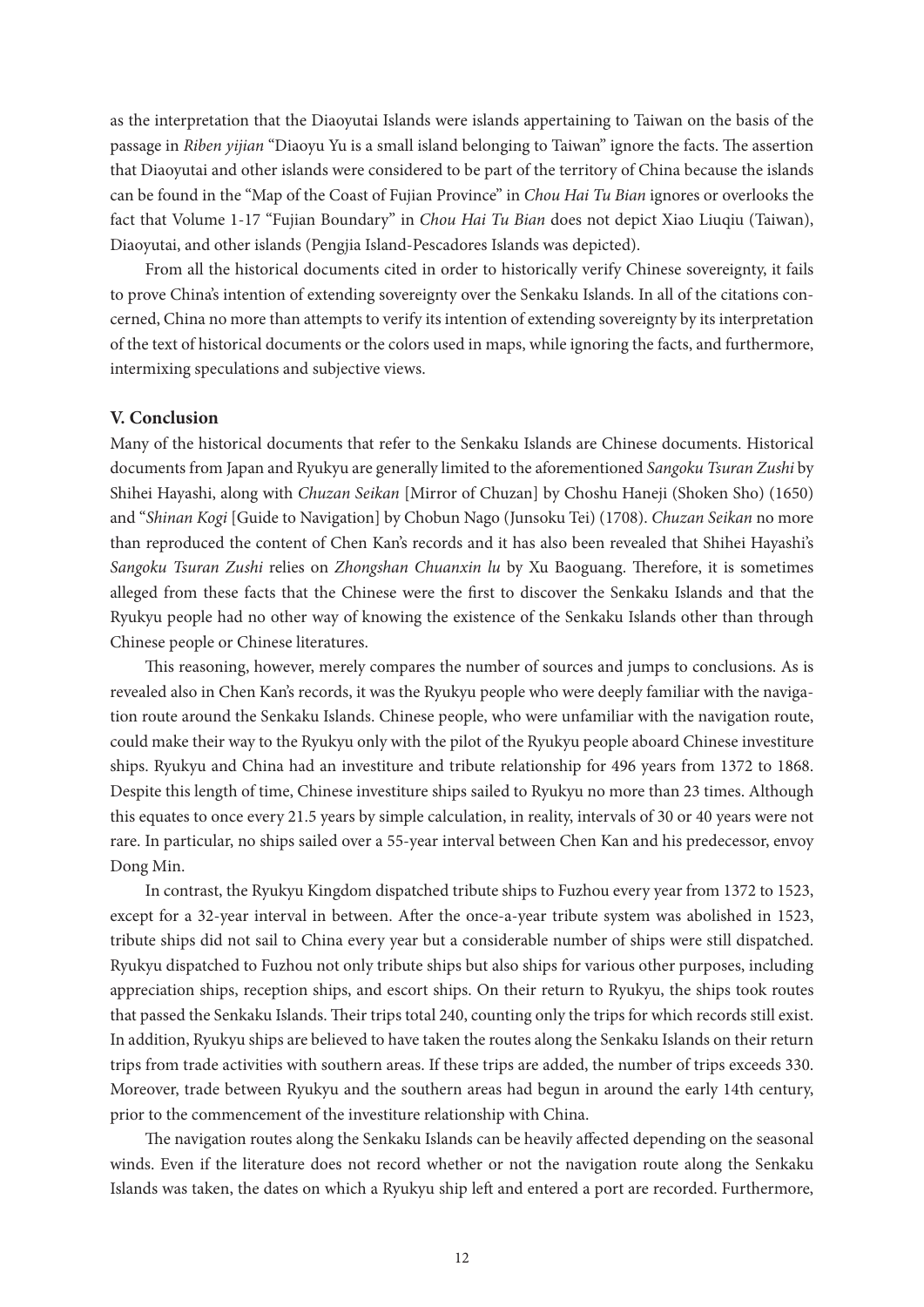records indicate that these dates fall around the same season. This is the same season that investiture ships left the port in Fuzhou. From Ryukyu's perspective, the navigation route along the Senkaku Islands was the shortest return route from trade activities with southern areas; while for investiture ships, it was an indirect route between Ryukyu and Fuzhou. It is well documented in *Omorosaushi* (compilation of Ryukuan songs from 1531 to 1623) and other sources that Ryukyu *Kangoufu* ships (trading ships certified by the Ming government) utilized the seasonal wind of the south wind to return to Ryukyu upon completing their trade activities with southern areas. Chen Kan's records do not state that Chen Kan himself discovered or named the Senkaku Islands. It can neither be deemed that Chen Kan knew their names from earlier literatures. There is no trace of such literature being cited in Chen Kan's records, nor is there indication that he gave names to the islands.

It seems that Chen Kan learned of the names of the Senkaku Islands aboard an investiture ship. It is also presumed that Min people (people from Fuzhou) were not aware of their names since they were unfamiliar with the routes passing the Senkaku Islands, as described in Chen Kan's records. In reality, those who took the route to the Senkaku Islands were not Min people but were Ryukyu people who were aboard Chen Kan's investiture ship. As these islands were the navigation marks of the route, it is possible to think that Ryukyu people had given names to the islands as a means of distinguishing the marks. It may be more natural and accurate for Chen Kan to ask Ryukyu people aboard the ship the names of the islands.

# **Reference**

A list of the author's other works is provided below for reference purposes:

- "Senkaku Retto: Rekishi to Seiji no Aida" [The Senkaku Islands: Between History and Politics], *Nihon oyobi Nihonjin* [Japan and the Japanese] (January 1970).
- "Senkaku Retto no Hoteki Chii" [The Legal Status of the Senkaku Islands], *Kikan Okinawa* [Okinawa Quarterly], Vol. 52 (March 1970).
- "Senkaku Retto: Sono Hoteki Chii" [The Senkaku Islands: Their Legal Status], *Okinawa Times* (September 2-9, 1970).
- "Senkaku Retto no Ryouyuken Mondai" [Territorial Issues of the Senkaku Islands], *Kikan Okinawa* [Okinawa Quarterly], Vol. 56 (March 1971).
- "Senkaku Retto no Ryouyuken to Meiho Ronbun" [Sovereignty over the Senkaku Islands and Ming Pao Essay], *Chugoku* [China] (June 1971).
- "Senkaku Retto Ryouyuken no Houri" [Doctrines Behind Sovereignty over the Senkaku Islands], *Nihon oyobi Nihonjin* [Japan and the Japanese] (January 1972).
- "Senkaku Retto to Ryoudoken Kizoku Mondai" [The Senkaku Islands and the Issue of the Attribution of Sovereignty], *Asahi Asia Review*, Vol. 2 (1972).
- "Senkaku Retto to Royuken Mondai" [The Senkaku Islands and the Issue of Sovereignty], *Sunday Okinawa Shukan* [Sunday Okinawa Weekly] (96 installments from July 8, 1872 to June 15, 1974).
- "Ugokanu Senkaku Retto no Ryouyuken" [Unchanging Sovereignty over the Senkaku Islands], *Nihon oyobi Nihonjin* [Japan and the Japanese] (January 1973).
- "Senkaku Retto Mondai to Inoue Kiyoshi Ronbun" [The Senkaku Islands Dispute and the Kiyoshi Inoue Paper], *Asahi Asia Review*, Vol. 1 (1973).
- "Mindai oyobi Shindai ni okeru Senkaku Retto no Hoteki Chii" [The Legal Status of the Senkaku Islands in the Ming and Qing Dynasties], *Kikan Okinawa* [Okinawa Quarterly], Vol. 63 (December 1972).
- "Senkaku Retto no Ryodo Hennyu Keii" [Background of the Territorial Incorporation of the Senkaku